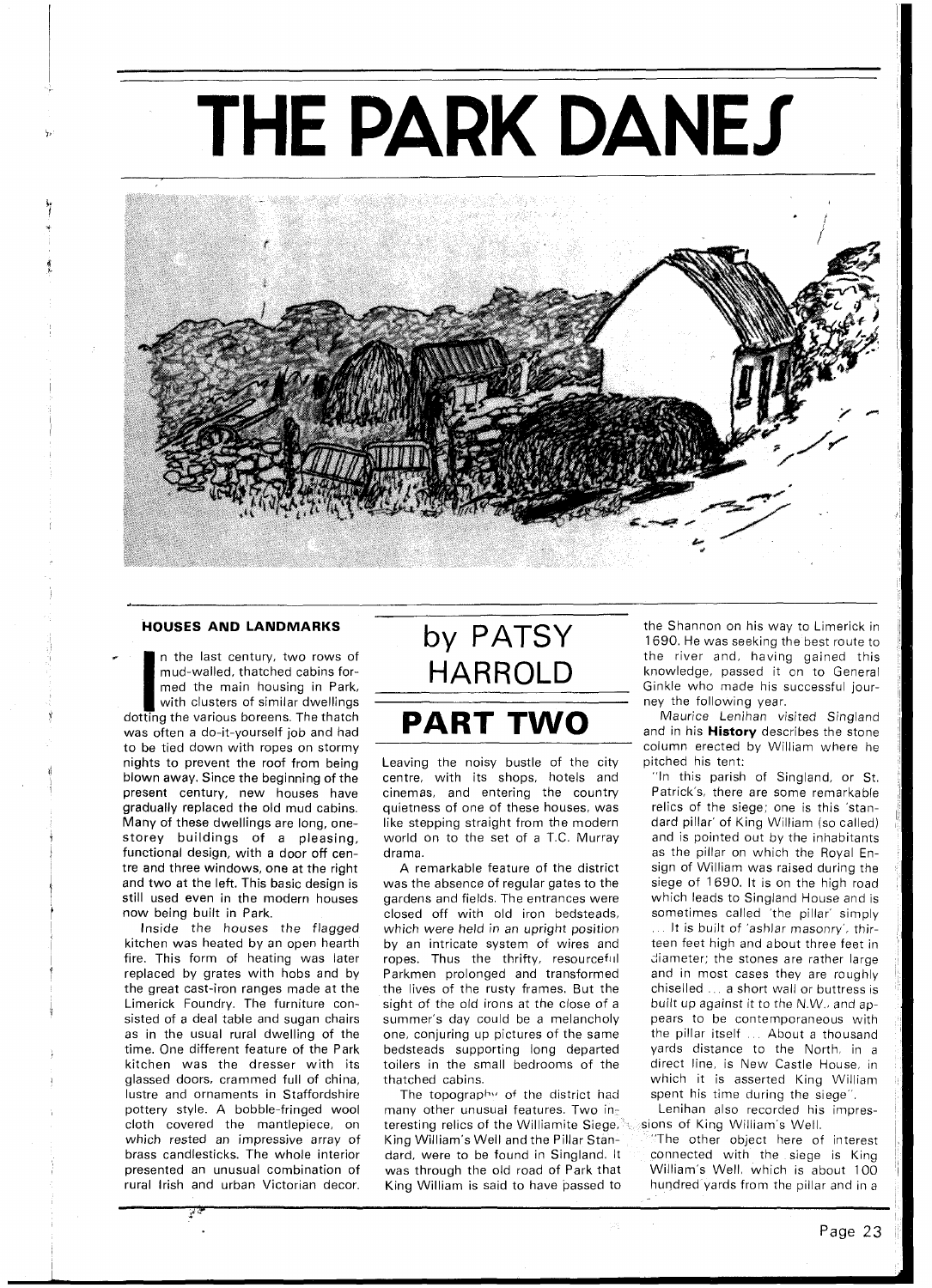

**A 15th century stone from the old St. Patrick's Church.** 

field about 50 yards from the high road and nearly opposite Singland House on the other side of the road. "A stream of pure water runs to the road from the well, and joins another stream from the well of Shesaree, which is some distance off on another road. King William's Well is deep but covered with a thick coating of leaves and greenish, weedy deposit which conceal its waters from view - at least so it was on the beautiful evening I visited the locality. Tradition says that a large flag or standard lies buried in a field near the well. There are other evidences about that it was the site of a camp; and the well is said to have supplied William's trocps with water during the sieges". **Maurice Lenihan liked the people of**<br> **Line Lenihan liked the people of** 

Singland so much that he wrote: "I have never in any place met people more ready than they are in this locality, at telling the traditions connected with the siege, and showing where the well, the standard pillar, etc., are placed".

The historian's words of praise were to remain valid for more than a century. The stone column and King William's Well were located on land owned by the Cunneen family. The well has survived and can still be seen today. But the column, which had stood up to the 1960s, has perished. A member of the Cunneen clan, in a burst of misguided energy, demolished "King Billy's Pillar" and removed it from his land.

But other Park landmarks have proved more durable in withstanding the ravages of time and the changes in political and religious thought. One

such spot is Paddy's Hedge. Before the cutting of the Canal in 1757, a boreen connected Pennywell Lane with the Abbey Ferry, which operated between King's Island and Lower Park. The boreen became known as Paddy's Hedge and was in disuse for forty years before the building of Park Bridge in 1798. In due course, Paddy's Hedge became a haven for countless generations of young Limerick lovers, who / were naturally attracted by the double row of luxuriant hawthorns and who courted in the many cosy nooks amid the greenery. But this romantic bower also attracted the attention of a few over-zealous priests, who frequently disrupted the courtship of the young couples by threats of the certainty of hell-fire and the more immediate certainty of the vigorous application of a blackthorn stick.

The spot also featured in the words of the old Limerick song, the first line of which runs, "As I passed Lock Mills to Paddy's Hedge". A shebeen was once located there among the hawthorns.

On the city side of Park, near the Corbally Road jetty, is a piece of land known as the Goose's Corner. A fowl market was held at this spot. Local people and farmers from the surrounding countryside sold their geese and chickens to Limerick shoppers, trade being traditionally brisk at Michaelmas and Christmas. Eggs were also sold there and were particularly popular at Easter, following the long, rigorous Lenten fast. It is reputed that when a fowl epidemic wiped out flocks of the geese, they were buried on this site. In the summer evenings the Corner was used as a meeting-place and open-air dance arena. The old people leisurely passed their time away sitting on the low boundary wall, chatting and watching the younger dancers.

Park, like most country districts, had its Big House, Park House, a mansion standing on its own grounds, was purchased in 1809 by Dr. Young, the Roman Catholic Bishop of Limerick, for use as a diocesan seminary. After the college was moved to Henry Street,the house served as the Bishop's Palace for Dr. George Butler, until he purchased another mansion on the site of the present diocesan college in Corbally. Park House was demolished in the midsixties to make way for the College Park housing development. Another spacious residence, Pennywell House, owned by Richard Harold, was situated at the corner of Pennywell Lane and the canal. The ruins of this stone house remained standing until the 1920s.

Beside the road known as the Funeral Road is Lucas' Lough, a boomerang-shaped pond which always holds a plentiful supply of water, even during the longest drought. The Lough is a favourite haunt of children fishing for coarse fish. The name of the pond is a corruption of the original Irish words,